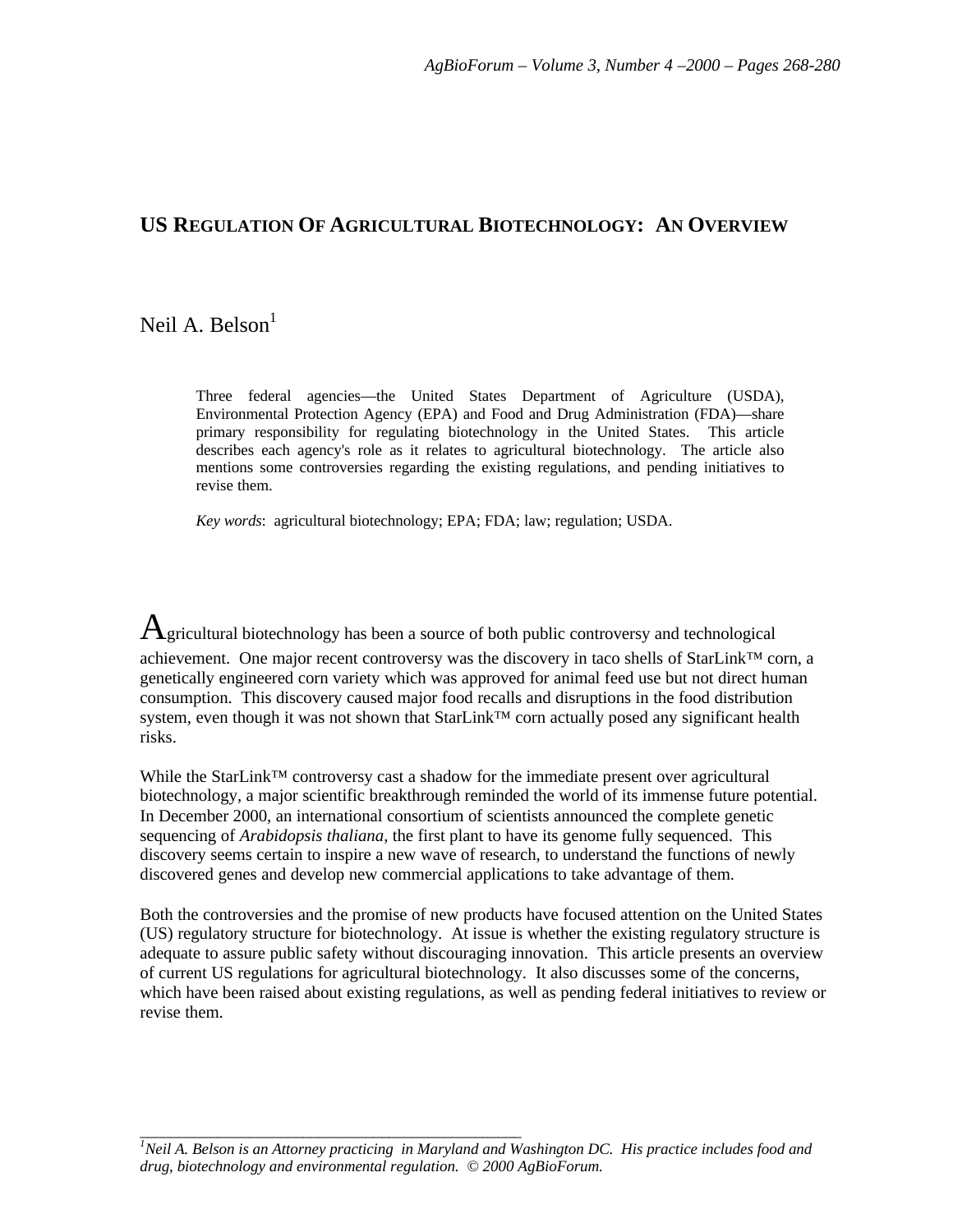### **Overview Of The Regulatory System**

The existing US regulatory framework for biotechnology is based on the Coordinated Framework for Regulation of Biotechnology Products, which was published in the Federal Register on June 26, 1986 (51 Fed. Reg. 23,303). At the time, there was considerable debate as to whether biotechnology regulation would require entirely new laws and a new agency specifically dedicated to its regulation (the debate continues to the present day). The Coordinated Framework rejected that approach. Rather, it reflected a position that biotechnology could be adequately regulated through the existing federal infrastructure and by adapting existing laws to new technologies.

Under the Coordinated Framework, three federal agencies – the US Department of Agriculture (USDA), the US Environmental Protection Agency (EPA) and the Food and Drug Administration (FDA) share primary responsibility for regulating biotechnology. The United States Department of Agriculture reviews biotechnology-derived applications, which contain or are produced using potential plant pests. The United States Department of Agriculture also regulates veterinary biologics, which are products derived from living sources, such as blood products and vaccines, and is largely responsible for assuring the safety of meat and poultry products. The Environmental Protection Agency regulates biotechnology-derived plant or microbial pesticides or new chemical substances. The Food and Drug Administration, which regulates the safety of most foods, drugs for human or animal use, biologics for human use, and medical devices, is the lead regulatory agency with respect to these products.

The discussion below summarizes the regulations of each of these agencies as they relate to agricultural biotechnology. The principal emphasis of this paper is on plant biotechnology, although transgenic animals are also increasingly utilized in biotechnology. The discussion focuses first on the USDA, then the EPA and then the FDA, as this represents the order in which a person developing a new agricultural biotechnology product might commonly encounter each of these agencies.

### **Animal And Plant Health Inspection Service**

The USDA Animal and Plant Health Inspection Service (APHIS) is the principal USDA agency involved in biotechnology regulation. The Animal and Plant Health Inspection Service is responsible for protecting US agriculture against threats from pests and diseases.

The Animal and Plant Health Inspection Service regulates field tests and interstate shipments of genetically engineered plants. Under APHIS regulations, most genetically engineered plants are considered "regulated articles." The Animal and Plant Health Inspection Service must be notified prior to any interstate shipment or field test of these "regulated articles." In limited cases, described below, a permit must be obtained prior to any field tests or interstate shipments. A person cannot ship a bio-engineered plant freely in interstate commerce until it has been "deregulated" by APHIS. In order to obtain deregulation, the person developing the bio-engineered plant must submit a "petition for deregulation," discussing the plant's genetics, potential environmental impacts, and many other factors. If the petition is approved, then the bio-engineered plant is no longer considered a regulated article and may freely be distributed in interstate commerce.

The Federal Plant Protection Act (7 U.S.C. §§ 7701 *et seq.*) is the primary statute under which APHIS regulates agricultural biotechnology. Enacted in 2000, this statute replaced the former Federal Plant Pest Act. Originally intended to prevent the introduction and interstate movement of plant pests, the Plant Pest Act had been adapted by APHIS to regulate genetically engineered plants so that they do not become "plant pests."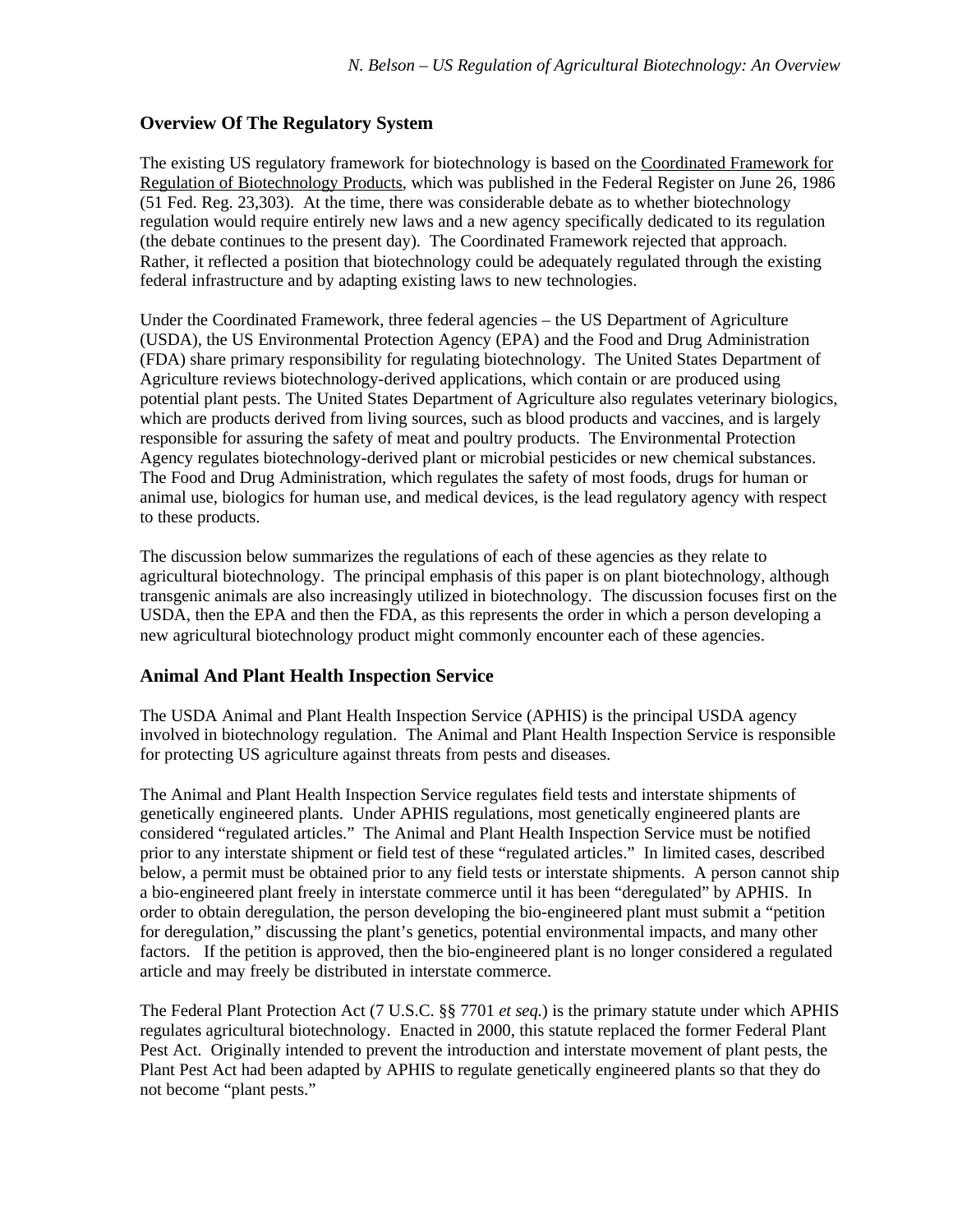A "regulated article" is defined in APHIS regulations as "any organism which has been altered or produced through genetic engineering" if the donor organism, recipient organism, vector or vector agent is a "plant pest" (7 C.F.R. § 340.1). The Animal and Plant Health Inspection Service defines a plant pest broadly to include "any living stage" of insects, bacteria, fungi, viruses, or various other organisms which can damage or cause injury to plants or plant parts (7 C.F.R. § 340.1). Many plant pathogens commonly used as vectors or promoters in agricultural biotechnology, such as *Agrobacterium* species and cauliflower mosaic viruses, are considered "plant pests" under APHIS regulations (7 C.F.R. § 340.2(a)). Use of any of these "plant pests" to make a transgenic plant makes that plant a "regulated article." The Agency may also designate as a regulated article any product of genetic engineering which the Agency determines or has reason to believe is a plant pest (7 C.F.R. § 340.1).

The Animal and Plant Health Inspection Service initially required a permit as a pre-condition for any field test or interstate shipment of a regulated article. However, the Agency modified its requirements in 1997, so that the vast majority of new plant releases now require only a notification to the Agency.

Six criteria determine whether a species is eligible for notification. These criteria are as follows:

- The species may neither be a noxious weed under USDA regulations nor considered by the Agency to be a weed in the area where it will be released.
- The introduced genetic material must be stably integrated into the plant genome.
- The function of the introduced genetic material must be known, and its expression in the regulated article must not cause plant disease.
- The introduced genetic material must not cause production of an infectious entity, encode substances known or likely to be toxic to non-target organisms, which are likely to feed or live on the plant species, or encode products intended for pharmaceutical use.
- The introduced genetic sequences derived from plant viruses must not pose a significant risk of creating new plant viruses.
- The plant must not have been modified to contain genetic material derived from human or animal pathogens (7 C.F.R. § 340.3(b)).

A person wishing either to conduct a field test or engage in interstate shipments involving regulated articles must submit a notification to APHIS. After receiving the notification, the Agency responds with either an acknowledgement or denial within 10 days after receiving an interstate movement letter or within 30 days after receiving a notification of an environmental release (7 C.F.R. § 340.3(d)). As of December 6, 2000, APHIS had received over 5,700 notifications, of which over 5,300 had been acknowledged and only 254 had been denied (National Biological Impact Assessment Program [NBIAP], 2000). Agency acknowledgements are valid for one year, and may be renewed by submitting additional notification. The tester must submit a report within six months after termination of the field test and must notify the Agency of unusual occurrences during the test (7 C.F.R. § 340.3(d)). The Animal and Plant Health Inspection Service typically inspects about 10% of the on-going field trials in any given year.

Before the transgenic product may be freely transported and commercialized, APHIS must "deregulate" it. The product sponsor first must petition APHIS for a "determination of non-regulated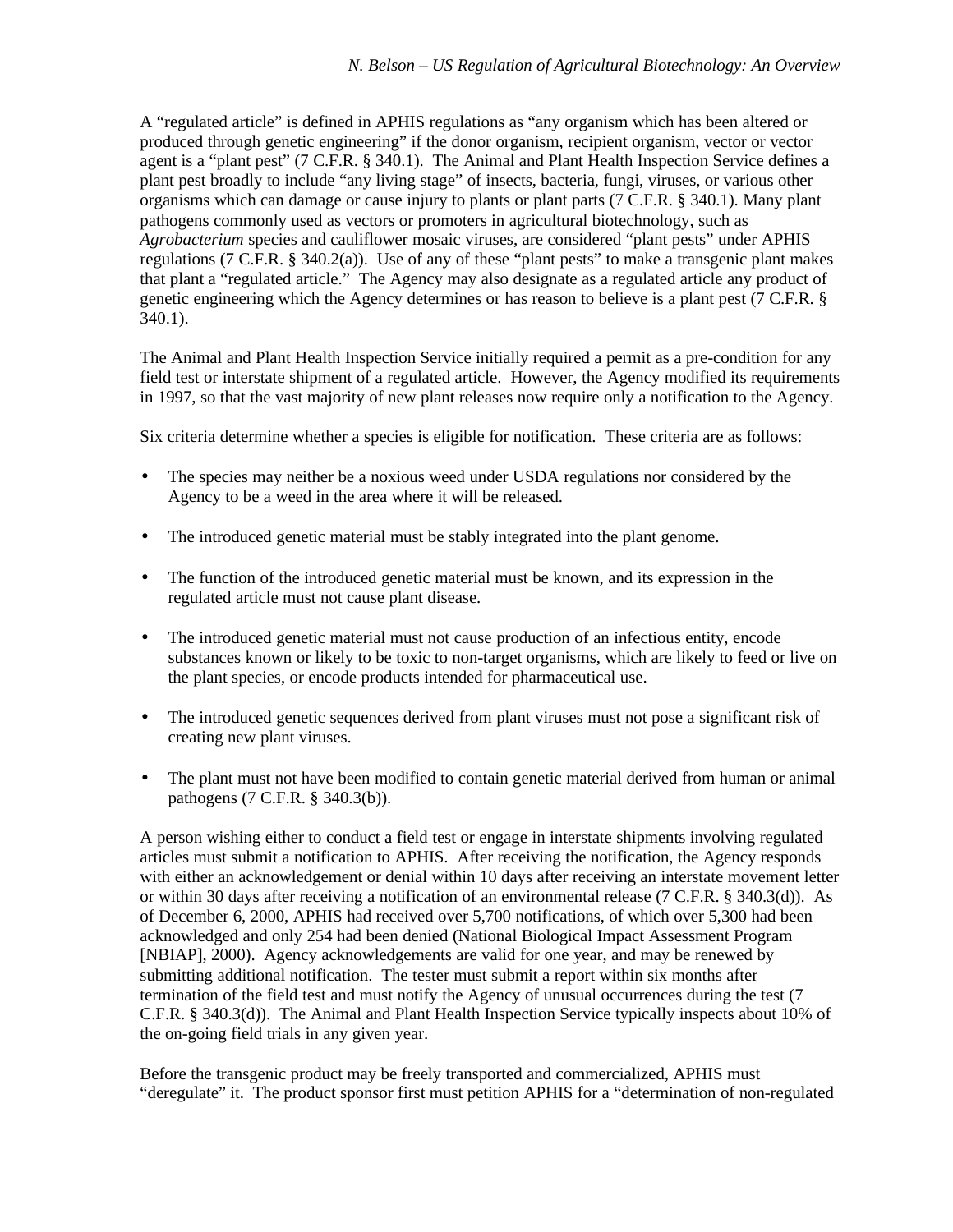status." This application must include, among other information, details about plant genetics, the nature and origin of the genetic material used, field test reports and effects on other plants (7 C.F.R. § 340.6(c)). The length of time required to obtain the information to support a petition varies, but typically represents two to three years of field test results (and, perhaps, five to ten generations of plants). Researchers often conduct off-season greenhouse testing in order to expedite data collection.

The Animal and Plant Health Inspection Service must respond to a petition within 180 days, which includes a period for public comment. Among the items which APHIS examines in its review of the petition are environmental impacts, including the potential of the plant to cross-pollinate with other plants and potential effect of such cross-pollination; the effect of the plant on wildlife; and the potential of the bio-engineered plant to become a weed or plant pest. Once APHIS has deregulated an article, neither the product nor its offspring require further APHIS review for movement or release within the United States. As of December 2000, APHIS had received 75 deregulation petitions. It had approved 52, while 19 had been withdrawn. None had been formally rejected (NBIAP, 2000) although some applications may have been withdrawn to avoid formal rejection.

One exception to the notification process described above is for plants which have been genetically modified to produce pharmaceutical products (40 C.F.R. § 340.3(b)(4)(iii)). These plants require a permit before field-testing or interstate shipment. Animal and Plant Health Inspection Service policy is to inspect all field trials involving such organisms at least annually, and the Agency has stated that such organisms are not eligible for "deregulation" (White, 2000). In other words, the intent of APHIS is that plants, which have been engineered to produce pharmaceuticals, will remain directly subject to its regulation.

One potential limitation of the APHIS regulations is that they apply only to "plant pests." At present, most gene transformations utilize one or more designated "plant pests" as either promoters or vectors, so the resulting transgenic plants become subject to APHIS authority. It is possible, however, to perform a gene transformation without using any "plant pest," in which case APHIS regulations arguably might not apply.

The Animal and Plant Health Inspection Service takes the position that it can designate an entire plant as a regulated article, even if it was not developed using plant pests, if the plant is the product of genetic engineering and the agency determines or has reason to believe it is a plant pest (Council on Environmental Quality and Office of Science and Technological Policy [CEQ/OSTP], 2001). Given this position, APHIS would probably challenge any attempt to introduce a genetically engineered plant into commerce unless the developer of the plant had first gone through the APHIS regulatory review process.

In addition to APHIS, other agencies within USDA are assuming a more active role in regulating biotechnology. Responding to growing pressure from farmers, industry groups, and consumers for clear and predictable guidelines for biotechnology-derived products, the USDA Grain Inspection Packers and Stockyards Administration (GIPSA) recently issued an Advance Notice of Proposed Rule-Making (ANPR) inviting public comments "on how USDA can best facilitate the marketing of grain [and other agricultural products] in a market that includes both crops derived from biotechnology and other crops" (65 Fed. Reg. 71,272 *et seq.* (2000)). An ANPR is an announcement by an agency in the Federal Register that it is contemplating new regulations and inviting public comment. Among the issues on which USDA is seeking comments are whether to develop standards or definitions for what constitutes a biotechnology or non-biotechnology crop, and whether the USDA should provide certifications or analytical detection services for biotechnology products. The United States Department of Agriculture opened a new biotechnology accreditation laboratory in Kansas City, Missouri in November 2000 to help standardize identification of biotechnology-derived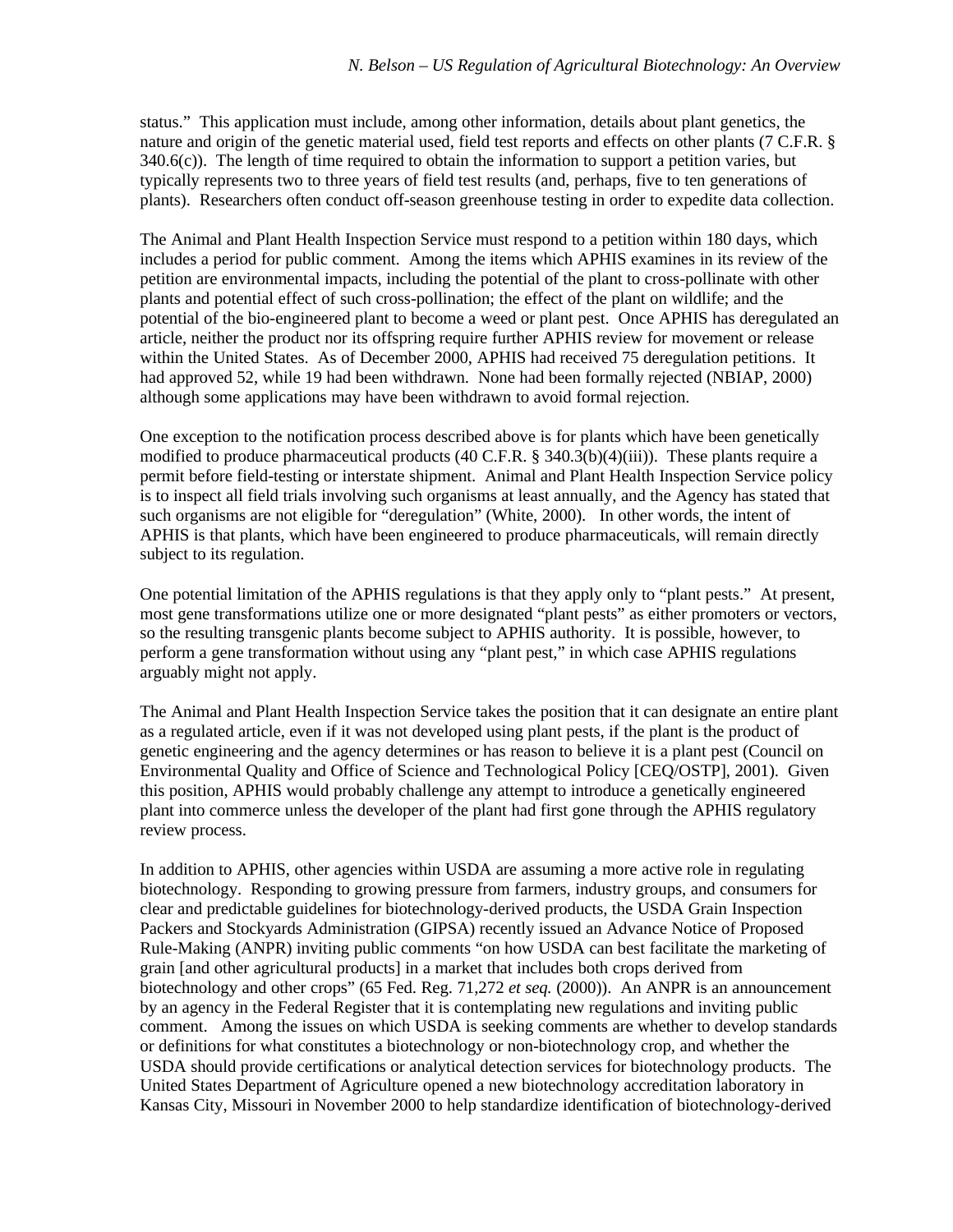grains. The United States Department of Agriculture has also established an Advisory Committee on Agricultural Biotechnology, composed of representatives of industry, farm groups, academia, and environmental and consumer organizations to assist it in developing biotechnology policies.

### **Environmental Protection Agency**

The Environmental Protection Agency's authority to regulate biotechnology is derived primarily from three federal statutes: the Federal Insecticide, Fungicide and Rodenticide Act (FIFRA); the Federal Food, Drug, and Cosmetic Act (FFDCA); and the Toxic Substances and Control Act (TSCA). Each statute and its implications for the regulation of biotech foods is discussed next.

#### Federal Insecticide, Fungicide and Rodenticide Act , 7 U.S.C. §§ 136 *et seq.*

The Federal Insecticide, Fungicide and Rodenticide Act regulates the use of pesticides in the United States. The Environmental Protection Agency has utilized this statute to require registration of pesticides, which have been genetically introduced into plants, and which the Agency refers to as "plant-pesticides." The most economically significant of these plant-pesticides are "Bt crops" (i.e., plants which have been genetically engineered to produce naturally occurring toxins derived from the bacterial species *Bacillus thuringiensis* (Bt)).

The Federal Insecticide, Fungicide and Rodenticide Act defines a pesticide as "any substance or mixture of substances intended for preventing, destroying, repelling, or mitigating any pests [or] intended for use as a plant regulator, defoliant, or desiccant" (7 U.S.C. § 136u). Under FIFRA, new pesticides must be registered with the EPA before they can be commercially marketed. The Federal Insecticide, Fungicide and Rodenticide Act establishes a balance between benefits and risks. In order to obtain registration, a new pesticide must not cause "unreasonable adverse effects on the environment" (7 U.S.C. § 136a(c)(5)). "Unreasonable adverse effects on the environment" are defined as "(1) any unreasonable risk to man or the environment, taking into account the economic, social and environmental costs and benefits of the use of any pesticide, or (2) a human dietary risk from residues that result from a use of a pesticide in or on any food" unless the EPA determines that "there is a reasonable certainty that no harm will result from aggregate exposure to the pesticide chemical residue" (7 U.S.C. § 136(bb); 21 U.S.C. § 346a).

A party seeking to register a new pesticide under FIFRA must provide evidence of the product's effectiveness, as well as a broad range of data relating to product chemistry, toxicology, environmental fate, and effect on non-target species. Pesticides are among the most tightly regulated products in the United States, after pharmaceuticals. Each use of a pesticide must be registered using the above balancing standard. Prior to applying for registration, applicants may apply for an "experimental use permit" (EUP) in order to conduct field trials. Such field trials are often necessary to obtain the information needed to support registration. Field trials affecting less than 10 acres of land or one acre of water may be exempt from the requirement to obtain a experimental use permit.

With respect to plants, which have been genetically engineered to produce their own pesticides, the EPA developed a policy statement and proposed regulations in 1994 to regulate "plant-pesticides" (59 Fed. Reg. 60,496 *et seq.*). The Environmental Protection Agency does not regulate the entire bioengineered plant as a pesticide. Rather, it regulates only the "plant-pesticide," which the Agency considers to consist of the pesticidal substance(s) and the genetic material necessary for the production of that substance (61 Fed. Reg. 37,891 *et seq.* (1996)).

As of July 1999, the EPA had approved nine separate Bt toxins for use in potato, corn, and cotton. Most of these registrations are conditional, and expire in 2001 (Environmental Protection Agency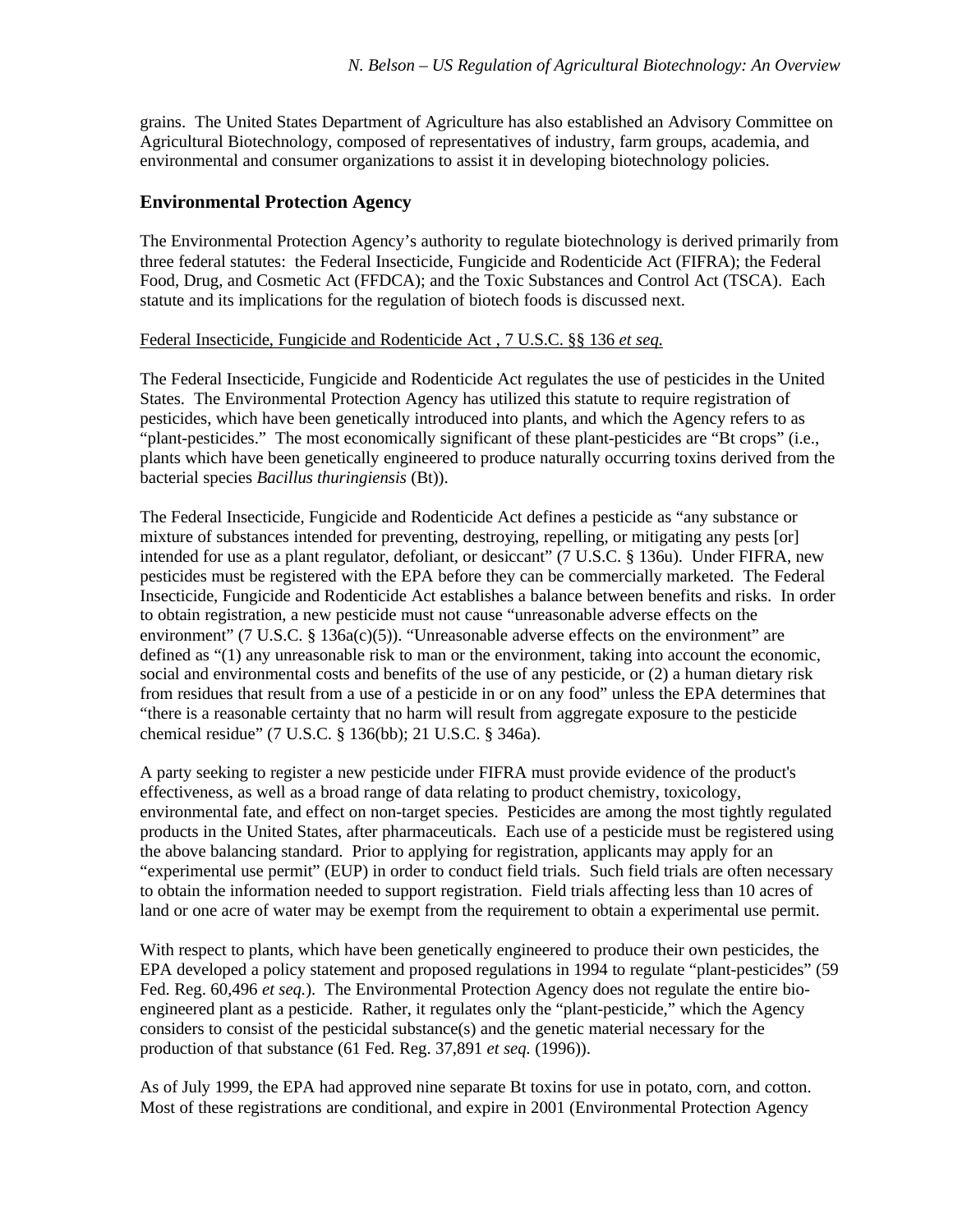Office of Pesticide Programs Biopesticides and Pollution Prevention Division [EPA/OPPBP], 2000). The Environmental Protection Agency generally has required the planting of non-Bt "refuges" as a condition for registration of a Bt crop. As a condition for purchasing Bt seeds, farmers are required to agree to plant a specified acreage or "refuge" (typically about 20% of the total acreage of the particular crop) of non-Bt crops alongside the Bt acreage. The objective of refuges is to discourage insects from developing resistance to Bt, by providing a safe haven for non-resistant insects, which then can survive and breed with any resistant individuals, which develop.

The Environmental Protection Agency held a meeting of its Scientific Advisory Panel (SAP) in October 2000 to discuss re-registration of Bt crops. The Environmental Protection Agency has taken the position that the Bt crops approved to date have not caused either environmental damages or problems with insect resistance, and recently stated that "[a]vailable data indicate that after five years of commercialization, no reported insect resistance has occurred to the Bt toxins expressed either in Bt potato, Bt corn or Bt cotton products" (EPA/OPPBP, 2000). The Agency stated further that "there are no unreasonable adverse effects from [Bt] products" and that "[g]ene flow to wild species through out-crossing is not a concern for any of the registered Bt plant-pesticides."

In July 2001, EPA published final rules for regulating plant-pesticides (66 FR 37771 *et seq*. (2001)). The new rules largely codified the Agency's existing practices for regulating plant-pesticides. In response to widespread objections from scientists to use of the term "plant-pesticides," the new regulations renamed pesticidal substances which had been genetically engineered into plants as "plant-incorporated protectants." The new rules become effective on September 17, 2001, and are codified at 40 C.F.R. Parts 152 and 174.

#### Federal Food Drug and Cosmetic Act (FFDCA), 21 U.S.C. §§ 301 *et seq.*

Although the FDA is the primary regulatory agency responsible for enforcing the FFDCA, the EPA is responsible for regulating pesticide residues in processed foods and raw agricultural commodities under sections 408 and 409 of FFDCA (21 U.S.C. §§ 346a and 348). When the EPA approves a pesticide for use on agricultural food products, it must either establish a tolerance for that pesticide chemical residue (i.e., an allowable concentration of the pesticide in the food or commodity) or provide an exemption from the requirement for a tolerance. Section  $402(a)(2)(b)$  of the FFDCA deems a food to be adulterated (i.e., illegal) if it bears or contains a pesticide chemical residue at or beyond the level of a tolerance established by the EPA (21 U.S.C. § 342(a)(2)(B); 21 U.S.C. § 346a). The Environmental Protection Agency has granted exemptions from the tolerance requirements for Bt toxins registered as pesticides.

#### Toxic Substances Control Act (TSCA), 15 U.S.C. §§ 2601 *et seq*.

The Toxic Substances Control Act is a "catch-all" statute under which the EPA regulates chemical substances, which are not regulated as drugs or pesticides under other statutes. The definition of a "chemical substance" is very broad and includes any "organic or inorganic substances of a particular molecular identity" (15 U.S.C. § 2602(2)).

Under TSCA, a party seeking to market a "new chemical substance" must submit a pre-manufacture notification at least 90 days prior to initiating such manufacture (15 USC  $\S$  2604(a)). New chemical substances are substances, which are not listed on the EPA's Toxic Substances Control Act Chemical Substance Inventory (this inventory presently contains approximately 75,000 chemical substances (Environmental Protection Agency, Office of Pollution Prevention and Toxics [EPA/OPPT], 2001)). This pre-manufacture notification must include test data and information regarding the manufacture, processing, use, intended commercial distribution, and environmental and health effects of the new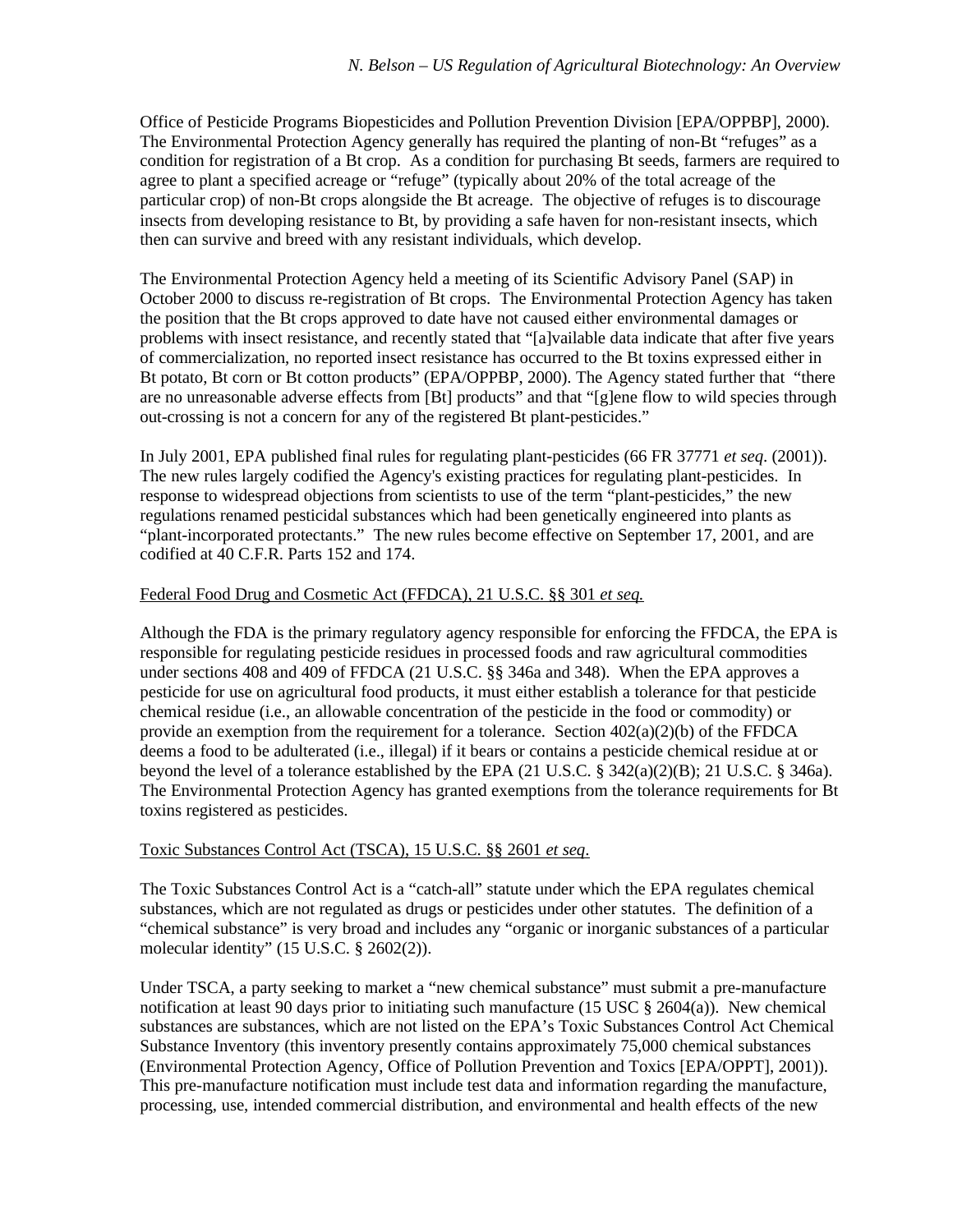chemical. If the EPA does not act within this 90-day period the submitter may begin commercial production of the chemical.

The Environmental Protection Agency has utilized the Toxic Substances Control Act as its legal authority to promulgate regulations for genetically engineered microorganisms (40 C.F.R. Part 725). The Toxic Substances Control Act also might provide a legal basis for the EPA to regulate transgenic plants which produce industrial enzymes or other industrial chemicals, which are neither pharmaceuticals or pesticides. However, TSCA's pre-manufacture notification requirements only apply to new chemical substances or significant new uses of existing substances. Thus, if plants are used to produce industrial products which are already listed on EPA's TSCA inventory, it is not clear whether these products would be subject to TSCA pre-manufacturing notice requirements.

Similar to the USDA, the EPA has taken the position that it can regulate an entire genetically engineered plant as a "chemical substance" under TSCA (CEQ/OSTP, 2001). The Environmental Protection Agency's interpretation is plausible, since the term "chemical substance" is sufficiently broad that it could encompass genetically engineered plants. On the other hand, it seems safe to say that Congress was not thinking of genetically engineered plants when it enacted TSCA in 1976. The Environmental Protection Agency's use of TSCA to regulate bio-engineered plants as "chemical substances" is one example of how federal agencies are attempting to adapt pre-existing laws to regulate new technologies in ways that could not have been foreseen when the laws were first enacted.

### **Food And Drug Administration**

The FFDCA is the nation's principal statute for regulating the safety of the nation's food and drug supplies. The Food and Drug Administration is the primary agency charged with enforcing this statute. In addition, the Food and Drug Administration regulates certain products in part through its authority under other statutes. For example, the Food and Drug Administration's legal authority to regulate biologics is derived from the Public Health Service Act (42 U.S.C. §§ 201 *et seq.*), although many biologics now are regulated as both drugs under the FFDCA and as biologics.

The Food and Drug Administration is divided into five centers which respectively regulate (1) food, (2) drugs, (3) biologics, (4) medical devices, and (5) animal drugs. The centers have multiple responsibilities: for example, the Food and Drug Administration's Center for Food Safety and Applied Nutrition (CFSAN) regulates food and color additives, dietary supplements, and cosmetics. The Center for Food Safety and Applied Nutrition has played the largest role in developing the Food and Drug Administration's policies toward regulation of genetically engineered foods. Other FDA centers have played a major role in regulating pharmaceutical products of biotechnology. As products of agricultural biotechnology become more diverse, with therapeutic or diagnostic proteins being produced on plants, and transgenic technologies being used to produce fast-growing animals, the other centers are becoming increasingly involved in the regulation of agricultural and food biotechnology.

As a general rule, whole foods (i.e., fruits, grains, and vegetables) and most "conventional" foods can be placed on the market without pre-approval by the Food and Drug Administration. The Food and Drug Administration's primary legal authority for regulating the safety of such foods is section 402 of the FFDCA, relating to "adulteration" (21 U.S.C. § 342). The Food and Drug Administration may go to court to "seize" adulterated foods, or take other actions such as requesting a recall when food products pose a risk to public safety (*see, e.g.,* 21 U.S.C. 334).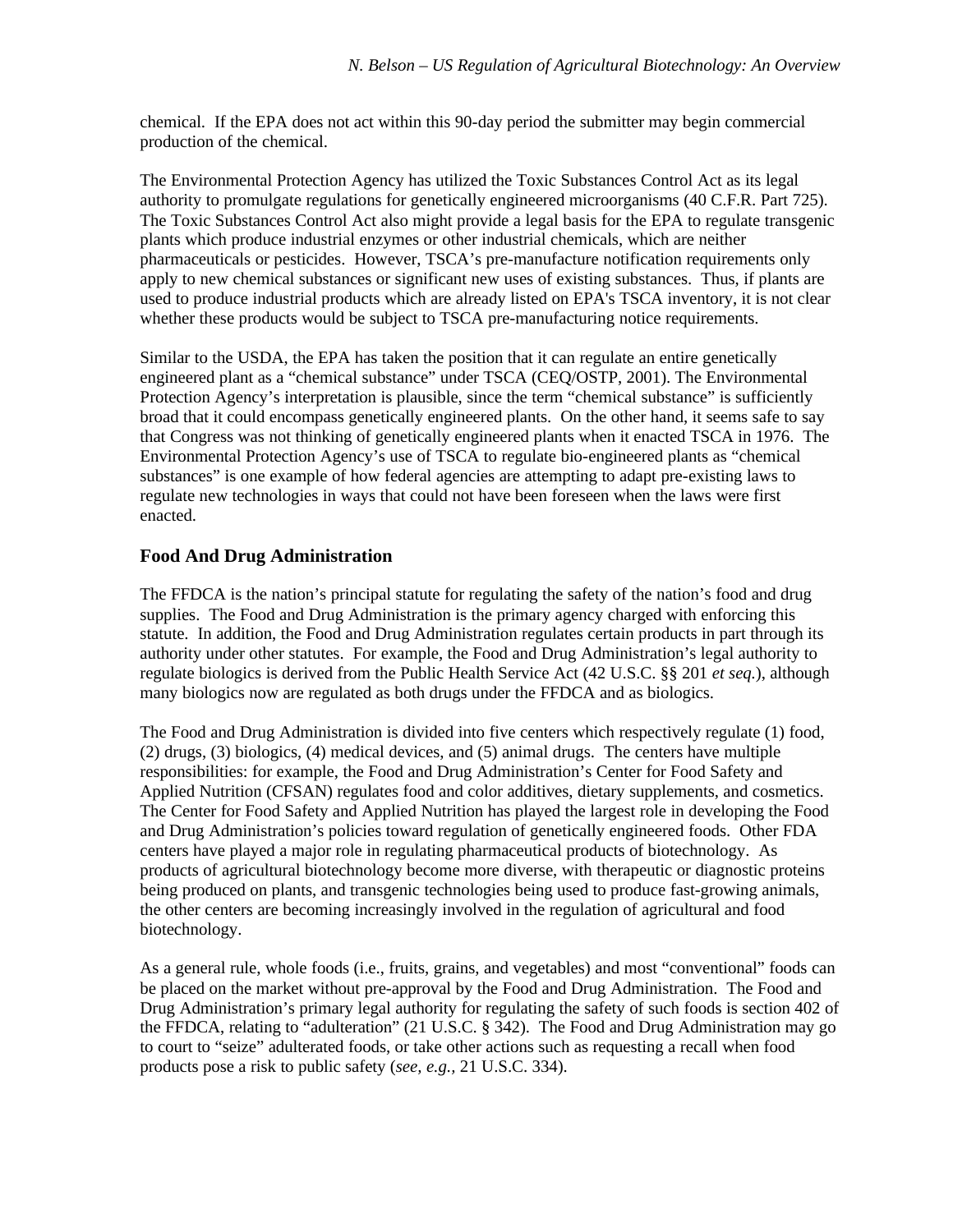The second provision central to the Food and Drug Administration's food biotechnology policy is FFDCA section 403, relating to "Misbranded Foods" (21 U.S.C. § 343). A food is misbranded if its labeling is false or misleading, or if it fails to comply with any of more than 20 other provisions in section 403. Labeling may be considered misleading if it fails to reveal material facts in light of the representations which are made with respect to a product (21 U.S.C. § 321(n)).

The Food and Drug Administration's third key provision for regulating foods is section 409 of the FFDCA, relating to "Food Additives." A food additive is "any substance the intended use of which results or may reasonably be expected to result, directly or indirectly, in its becoming a component or otherwise affecting the characteristics of any food," unless that substance is "generally recognized as safe" (GRAS) (21 U.S.C. § 321(s)). Food additives include substances which are added to food intentionally, as well as materials such as packaging, which migrate into food in trace amounts during storage or handling. Food additives must be approved by the Food and Drug Administration prior to their use in food, a process that can be time-consuming and expensive.

In 1992, the Food and Drug Administration announced its policy for regulating bio-engineered foods (57 Fed. Reg. 22,984). The Food and Drug Administration took the position that bio-engineered foods should not receive special regulation solely based on the fact that they were produced through genetic engineering. Rather, the Agency would look at the objective characteristics of the food or its components.

The Food and Drug Administration stated further that it would not require special labeling of genetically engineered foods unless the composition of the food differed significantly from its conventional counterpart. For example, if the genetically engineered food contained a significantly different nutritional profile than its conventional counterpart, labeling to that effect might be required. Similarly, a food containing a transgenic protein derived from a source which commonly causes allergic reactions (i.e., milk, tree nuts, legumes, and so on) also could require labeling, unless the product developer could demonstrate that the transferred protein was not itself an allergen. In fact, if a protein which commonly caused allergic reactions were introduced into a food, the Food and Drug Administration might conclude that labeling does not provide sufficient protection and the agency might attempt to stop the product from being marketed.

The Food and Drug Administration's 1992 policy did not require companies to submit their products for review to the Food and Drug Administration prior to marketing. The Food and Drug Administration has stated that "substances intentionally added to food via biotechnology to date have been well-characterized proteins and fats, and are functionally very similar to other proteins and fats that are commonly and safely consumed in the diet and thus are presumptively GRAS" and, therefore, not subject to pre-market review as food additives (Levitt, 2000a). The Food and Drug Administration does, however, encourage developers of bio-engineered foods to voluntarily consult with it on safety and regulatory issues. In this voluntary consultation process, the Food and Drug Administration requests that firms provide a summary of their food (or feed) safety and nutritional assessment to the agency and discuss these results with Food and Drug Administration scientists prior to beginning commercial distribution. The Food and Drug Administration scientists will review this material to verify that safety concerns have been addressed. Specifically, they are concerned that the bio-engineered food contains no new allergens, no increased levels of natural toxicants, and no reduction of important nutrients (Levitt, 2000b). FDA has published a guidance document describing its consultation procedures on the Internet (Food and Drug Administration Center for Food Safety and Applied Nutrition [FDA, CFSAN], 1997).

The Food and Drug Administration does not evaluate the safety of transgenic plant-pesticides, such as Bt toxins or the genetic material responsible for their production. This is considered to be the EPA's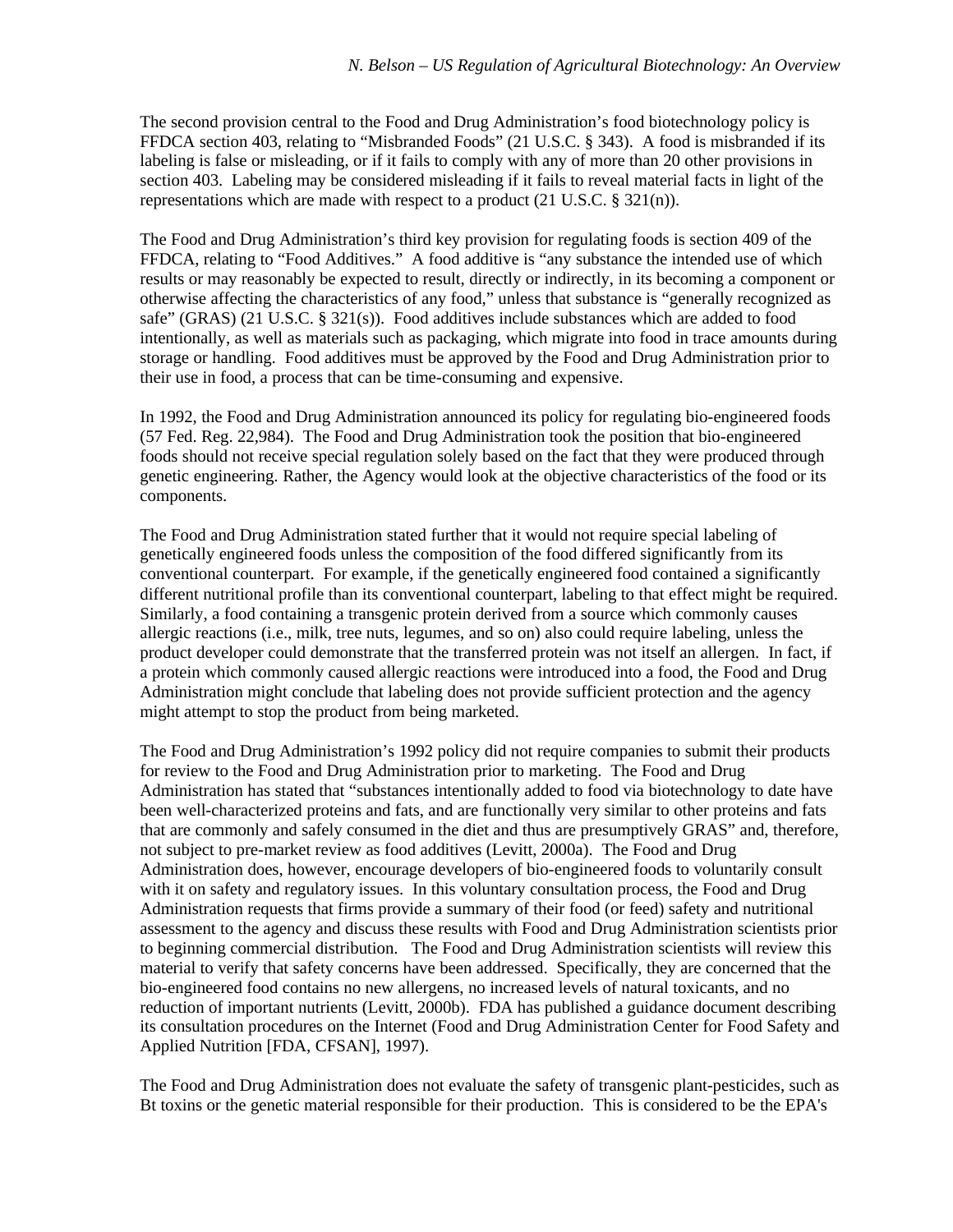responsibility under FIFRA (see above). Some questions have been raised as to whether dividing the safety review of bio-engineered crops among two agencies is preferable to placing the sole responsibility within a single agency.

Proponents of the FDA biotechnology policy claim that the policy has been a success. All parties who have marketed bio-engineered foods are believed to have voluntarily consulted with the FDA prior to beginning marketing, and there have been no confirmed cases of human health problems directly caused by a commercially marketed genetically engineered food. Critics of the voluntary consultation policy argue that this informal process does not create a public record for the general public to review, and since the process is voluntary, a company could elect to avoid Food and Drug Administration consultation. There are, however, strong commercial pressures for a developer of a bio-engineered food to go through the Food and Drug Administration's process, including increased market acceptance as well as increased protection against potential future legal liability.

In September 2000, a federal court dismissed a challenge to FDA's 1992 policy on genetically engineered foods, which had been filed by a coalition of public interest and environmental groups. The court upheld the FDA's position that genetically engineered foods do not require premarket review, approval of a food additive petition, or special labeling based on the process used to develop them. On January 18, 2001, the FDA published a proposed rule to replace the current voluntary consultations with mandatory premarket consultations (66 Fed. Reg. 4,706 *et seq.*). The Agency also published draft labeling guidance to assist manufacturers who wish to label their foods as either containing or not containing genetically modified ingredients (66 Fed. Reg. 4,839 *et seq.*).

The Food and Drug Administration's proposed new regulations would require developers of bioengineered foods and animal feeds to provide a "premarket biotechnology notice" to the FDA at least 120 days prior to marketing such products. The information required in the notice generally would be similar to that provided in present consultations. However, the information submitted would be publicly available, although there would be opportunities for submitters to request that certain information (or even the fact of the consultation itself) be designated as confidential business information. Within 120 days of the filing of the premarket biotechnology notice, the FDA would respond with a letter describing its conclusion about the regulatory status of the food or animal feed.

Since companies typically notify the Food and Drug Administration at least two years prior to marketing bio-engineered foods, the switch from voluntary to mandatory consultations should not dramatically impact current industry practices. However, the switch to mandatory consultations could help to address a perception that Food and Drug Administration controls are inadequate. In addition, by making most information contained in submissions publicly available, the proposed Food and Drug Administration regulations could help to address the criticism that the present system lacks public transparency. However, some critics have argued that the proposed regulations still lack sufficient transparency, and that the Food and Drug Administration should allow outside third parties an opportunity for public comment during the consultation period.

In March 2001, the Food and Drug Administration modified its Internet site to make the results of its prior consultations publicly accessible (FDA, CFSAN, 2001). Such information had previously been available only through a Freedom of Information Act request. Like the proposed new regulations, the revised web site suggests that FDA is looking for ways to increase the transparency of its regulatory process.

While CFSAN has played the most active role within the Food and Drug Administration in regulating agricultural biotechnology, the other Food and Drug Administration centers are playing an increased role as the range of products continues to diversify. The Food and Drug Administration's Center for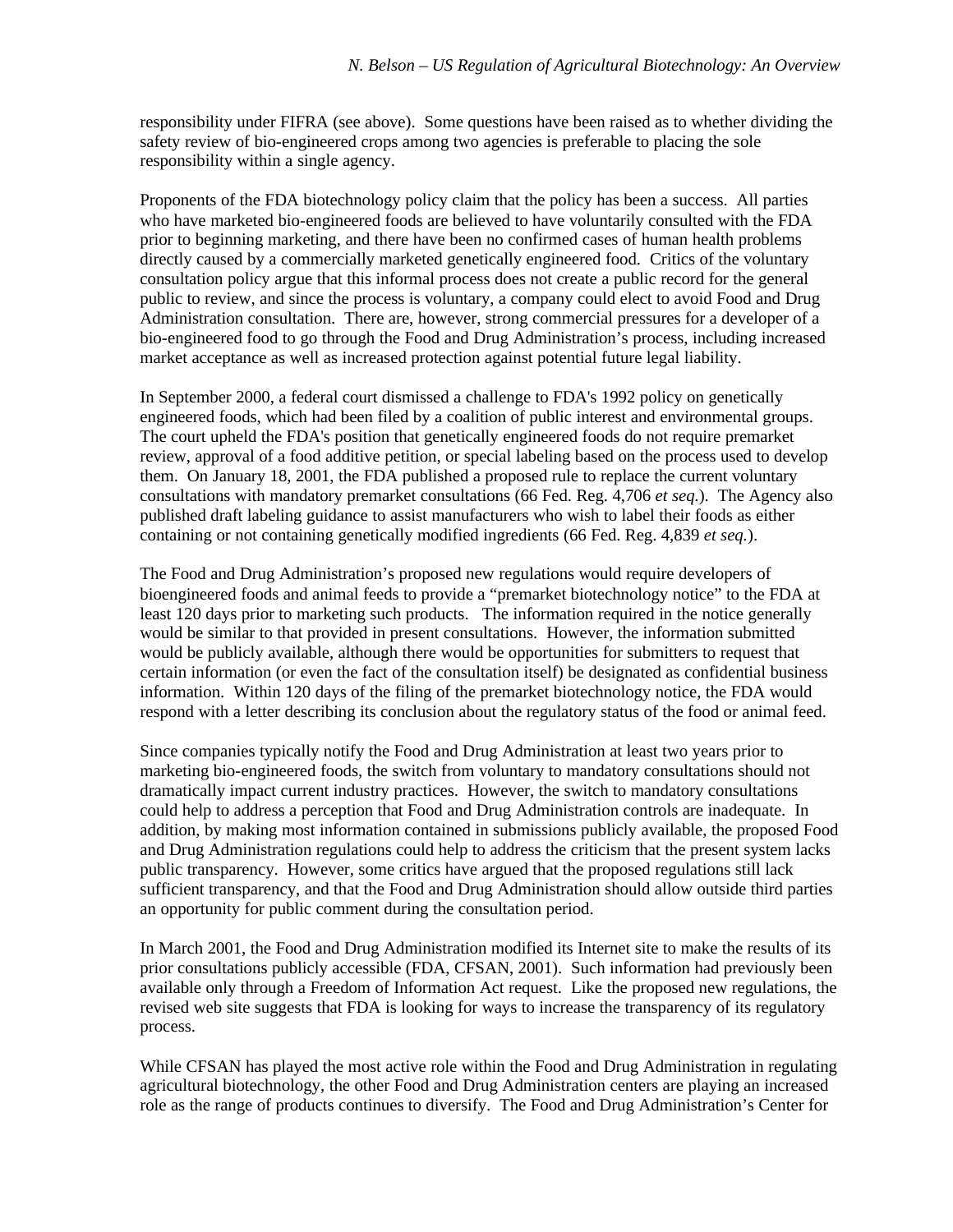Veterinary Medicine (CVM) was the primary center responsible for approving recombinant bovine somatotropin (rBST), a growth hormone injected into dairy cows. The Center for Veterinary Medicine considered the additions of rBST (or the genetic modifications involved in producing rBST) to constitute the addition of an animal drug, making the product subject to its pre-market approval authority. The Center for Veterinary Medicine is also the lead center in reviewing biotech salmon, which have been genetically engineered to achieve faster and larger growth than traditional salmon.

In addition to food biotechnology, several companies are attempting to produce therapeutic proteins on transgenic plants. Producing therapeutic proteins on plants could offer major cost advantages over traditional production methods, which usually require construction of expensive bioreactor facilities. Transgenic animals are also increasingly being used to produce therapeutic proteins. As a result, the FDA's Center for Biologics Evaluation and Research (CBER), which regulates these products, is assuming a growing role in agricultural biotechnology regulation.

Unlike traditional pharmaceuticals, biologics tend to be complex mixtures with hard-to-define chemical structures. Because it may be difficult to evaluate a defined chemical entity, the Food and Drug Administration's regulatory structure for biologics looks closely at the manufacturing process used to produce them. The Center for Biologics Evaluation and Research has identified a number of unique issues it will have to address in developing regulations for plant-derived biologics. Among these are maintaining the viability and composition of seed stocks, and potential issues regarding heavy metals or other soil contamination at the production site. In addition, the Center for Biologics Evaluation and Research is exploring whether transgenic plants should carry visible distinguishing markers, such as distinguishing colors, so that they can be identified and not intermixed with other plants of the same species. There is also on-going discussion within the Food and Drug Administration on whether pharmaceutical-producing plants will have to be evaluated for food safety (in addition to satisfying human drug or biologic approval requirements) unless the developer can demonstrate that it can completely exclude such products from the food distribution system. The Center for Biologics Evaluation and Research has developed a guidance document relating to the production of therapeutic proteins in transgenic animals, entitled "Points to Consider in the Manufacture and Testing of Therapeutic Products for Human Use Derived from Transgenic Animals" (FDA, CFSAN, 1995). The recently published CEQ/OSTP case studies indicated that the FDA and USDA are planning to issue a joint draft guidance document on the regulation of transgenic animals (CEQ/OSTP, 2001).

## **National Environmental Policy Act (NEPA)**

The National Environmental Policy Act (42 U.S.C. §§ 4332 *et seq.*) deserves brief mention because it may become increasingly important as products of agricultural biotechnology become more complex. Enacted in 1969 in response to the environmental movement of the late 1960's, NEPA requires federal agencies to consider the environmental impacts of proposed major federal actions, which could significantly affect the environment. If it appears that a proposed action could significantly affect the environment, then the applicable agency must first prepare an "environmental assessment" which assesses the potential effect of the action on the environment (40 C.F.R. §§ 1501.3; 1508.9). An environmental assessment is not necessary if the agency elects to prepare an environmental impact statement (40 C.F.R. § 1501.3(a)).

If the environmental assessment indicates that the proposed action could significantly affect the environment, then the agency must prepare a more comprehensive "environmental impact statement" (40 C.F.R. § 1501.4). The environmental impact statement must examine the likely effects of the project in more detail and identify potential alternatives to the project. The National Environmental Policy Act requires that environmental impacts be evaluated early in the planning process, rather than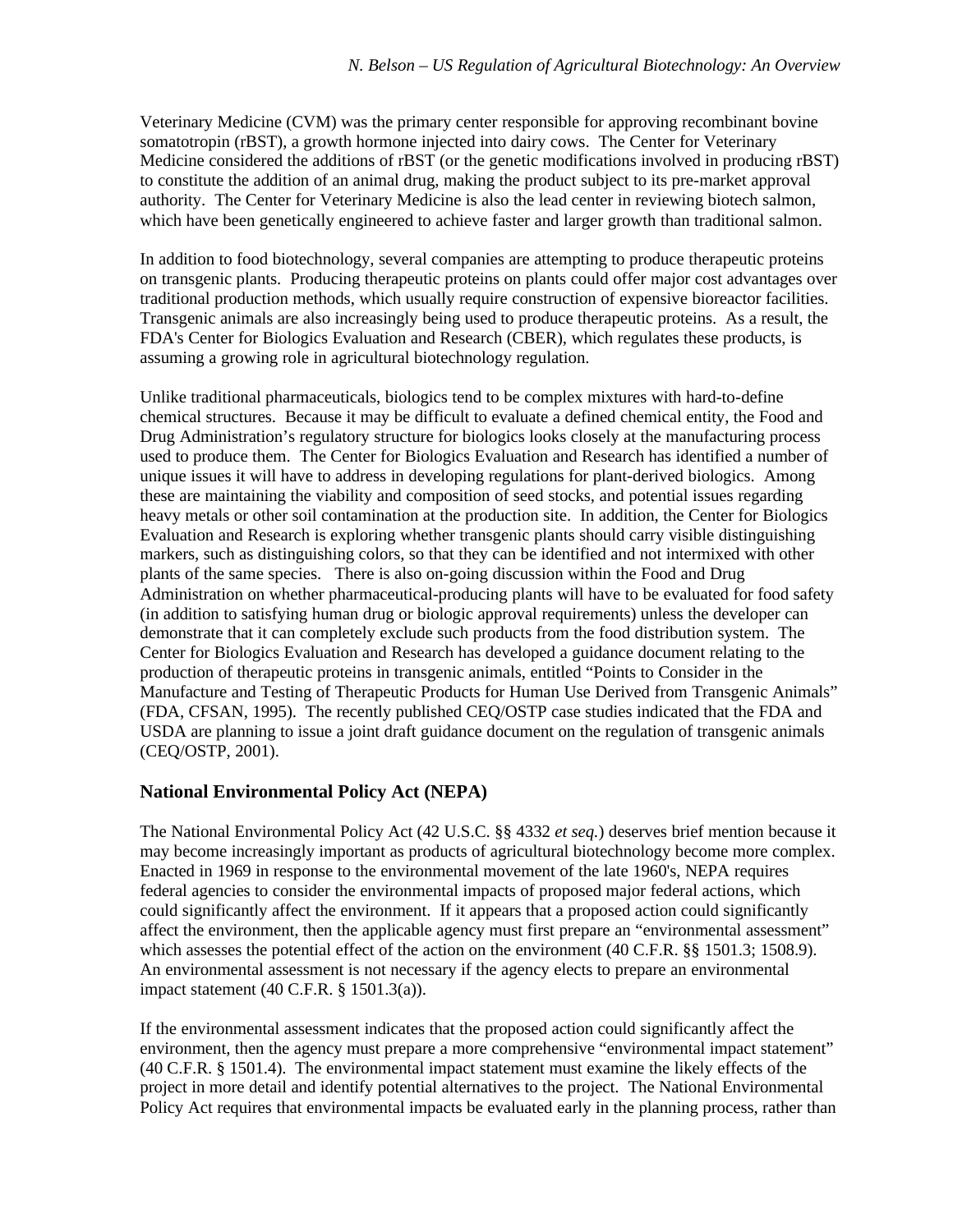as a mere "after-the-fact" attempt to rationalize the decision (40 C.F.R. §§ 1501.2; 1502.5). The environmental impact statement process frequently results in modifications to the original project to mitigate likely adverse environmental impacts.

Like other federal agencies, both the Animal and Plant Health Inspection Services and the Food and Drug Administration have developed regulations for complying with NEPA (7 C.F.R. Part 372; 21 C.F.R. Part 25). The Animal and Plant Health Inspection Services regularly prepares an environmental assessment when it evaluates a deregulation petition. The Food and Drug Administration also normally prepares an environmental assessment when it approves a new drug. Both agencies have regulations for implementing NEPA requirements. In many cases, the private sector applicant will contribute significantly to preparation of the environmental assessment.To date, APHIS has not required an environmental impact statement for a deregulation petition, and the FDA has not rejected a new drug application solely for NEPA-related reasons. Since the EPA's regulatory reviews generally focus primarily on environmental impacts, the Agency often has been considered exempt from the requirement to prepare a formal environmental assessment or impact statement.

### **CEQ/OSTP Biotechnology Assessment Process**

The White House Council on Environmental Quality (CEQ) and the Office of Scientific Policy (OSTP) completed a comprehensive interagency review of environmental regulations pertaining to agricultural biotechnology in January 2001 (CEQ/OSTP, 2001). Representatives from the EPA, FDA, APHIS, and other federal agencies participated in this review. The end product of this review was a series of case studies examining how the current regulatory regime would handle six different classes of biotechnology products including (1) growth enhanced salmon; (2) Bt corn; (3) herbicidetolerant soybeans; (4) farm animals producing human drugs or biologics; (5) hybrid poplar trees used for bioremediation; and (6) bacteria used for bioremediation and biosensing. The case studies also included several "sidebars" which evaluated variations on each of these six products, such as pharmaceutical-producing plants. The interagency assessment was also originally intended to develop conclusions and recommendations regarding the strengths and weaknesses of the current system, but the various agencies involved were unable to reach agreement on these issues within the applicable time frame. Despite this omission, the case studies offer a detailed and practical perspective on how the US biotechnology regulatory system presently functions. Of note, CEQ and OSTP stated in their introduction to the case studies that "no significant negative environmental impacts have been associated with the use of any previously approved biotechnology product" (CEQ/OSTP, 2001).

## **Conclusion**

United States regulation of agricultural biotechnology is in a state of flux. While there is no clear evidence that existing bio-engineered plants pose any measurable health or environmental threat, significant public concerns remain regarding the safety and environmental impacts of agricultural biotechnology. Furthermore, new products are in development, which may present regulatory challenges quite different from the products approved to date. Several new regulatory initiatives are pending, and it remains unclear whether existing laws will prove sufficient to regulate rapidly evolving new technologies. If the immense potential of agricultural biotechnology is to be realized, then it will be necessary to establish a regulatory scheme which addresses public concerns while encouraging innovation.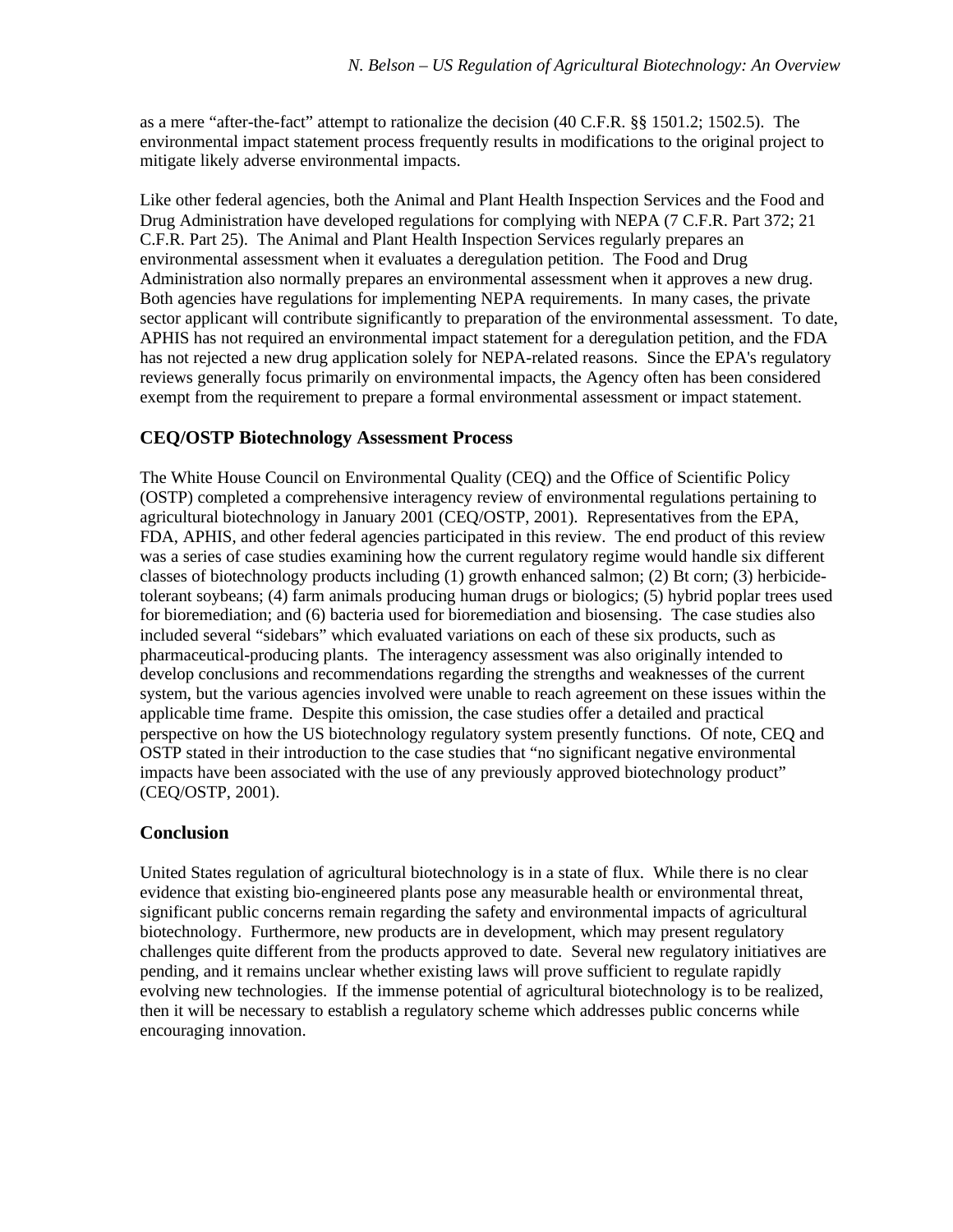#### **References**

- Council on Environmental Quality and Office of Science and Technology Policy (CEQ/OSTP) (2001). Case studies of environmental regulation. Washington DC: Office of Science and Technology Policy. Available on the World Wide Web: http://ostp.gov/html/012201.html.
- The Environmental Protection Agency, Office of Pollution Prevention and Toxics (EPA/OPPT). (2001). What is the TSCA chemical substance inventory? Available on the World Wide Web: http://www.epa.gov/opptintr/newchems/invntory.htm.
- The Environmental Protection Agency, Office of Pesticide Programs Biopesticides and Pollution Prevention Division (EPA/OPPBP). (2000). Biopesticides registration action document: Bacillus thuringiensis plant-pesticides. Washington, DC: EPA. Available on the World Wide Web: www.epa.gov/scipoly/sap/2000/october/brad1\_execsum\_overview.pdf.
- The Food and Drug Administration, Center for Food Safety and Applied Nutrition (FDA/CFSAN). (2001). List of completed consultations on bioengineered foods. Washington DC: Office of Premarket Approval. Available on the World Wide Web: www.cfsan.fda.gov/~lrd/biocon.html.
- The Food and Drug Administration, Center for Food Safety and Applied Nutrition (FDA/CFSAN). (May 3, 2000). FDA to strengthen pre-market review of bioengineered foods. HHS News. Available on the World Wide Web: http://vm.cfsan.fda.gov/~lrd/hhbioen2.html.
- The Food and Drug Administration, Center for Food Safety and Applied Nutrition (FDA/CFSAN). (1999). Foods derived from new plant varieties derived through recombinant DNA technology: Final consultations under FDA's 1992 policy. Washington DC: Office of Premarket Approval. Available on the World Wide Web: http://vm.cfsan.fda.gov/~lrd/biocon.html.
- The Food and Drug Administration, Center for Food Safety and Applied Nutrition (FDA/CFSAN). (1997). Guidance on consultation procedures: Foods derived from new plant varieties. Washington DC: CFSAN. Available on the World Wide Web: http://vm.cfsan.fda.gov/~lrd/consulpr.html
- The Food and Drug Administration, Center for Biologics Evaluation and Research (FDA/ CBER). (1995). Points to consider in the manufacture and testing of therapeutic products for human use derived from transgenic animals. Washington DC: FDA. Available on the World Wide Web: http://www.fda.gov/cber/gdlns/ptc\_tga.txt.
- Levitt, J.A. (September 26, 2000a). Statement before the US Senate Health, Education, Labor, and Pensions Committee. Available on the World Wide Web: http://vm.cfsan.fda.gov/~lrd/stbioeng.html.
- Levitt, J.A. (June 19, 2000b). FDA's policy on genetically modified food. Presentation at the Association for Food and Drug Officials Millenium Conference, Burlington, Vermont. Available on the World Wide Web: http://vm.cfsan.fda.gov/~comm/afdo2k.html.
- National Biological Impact Assessment Program (NBIAP). (2000). Field test releases in the United States [Database]. Available on the World Wide Web: http://www.isb.vt.edu/CFDOCS/fieldtests1.cfm .